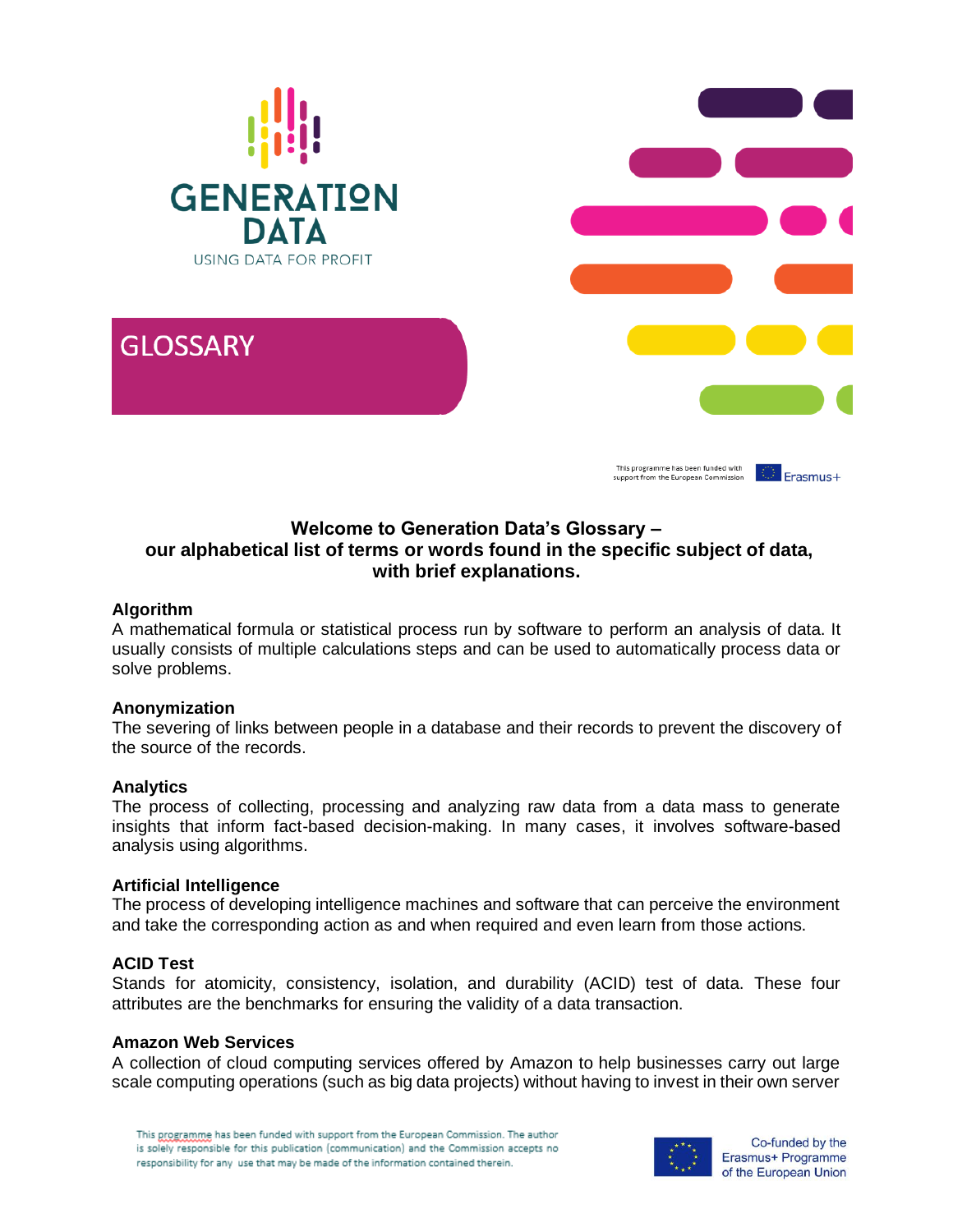farms and data storage warehouses. Storage space, processing power and software operations are rented rather than having to be bought and installed from scratch.

### **Batch Processing**

A standard computing strategy that involves processing data in large sets. This practice becomes imperative for non-time sensitive work that operates on very large datasets. The process is scheduled and at a later time, the results are retrieved by the system.

### **Biometrics**

Using analytics and technology in identifying people by one or many of their physical characteristics, such as fingerprint recognition, facial recognition, iris recognition, etc.

## **Call Detail Record (CDR) analysis**

CDRs contain data that a telecommunications company collects about phone calls, such as time and length of call. This data can be used in any number of analytical applications.

## **Cloud Computing**

A broad term that refers to any Internet-based application that runs on remote servers, rather than locally. Data stored "in the cloud" is typically accessible over the internet, wherever in the world the owner of that data might be.

### **Clustering analysis**

The process of identifying objects that are similar to each other and cluster them in order to understand the differences as well as the similarities within the data.

### **Cold data storage**

Storing old data that is hardly used on low-power servers. Retrieving the data will take longer.

### **Comparative analysis**

It ensures a step-by-step procedure of comparisons and calculations to detect patterns within very large data sets.

### **Dashboard**

A graphical representation of the analyses performed by algorithms.

### **Data access**

The act or method of viewing or retrieving stored data.

### **Data aggregation**

The act of collecting data from multiple sources for the purpose of reporting or analysis.

### **Data architecture and design**

How enterprise data is structured. The actual structure or design varies depending on the eventual end result required. Data architecture has three stages: conceptual representation of business entities, the logical representation of the relationships among those entities, and the physical construction of the system to support the functionality.

#### **Database**

A digital collection of data and the structure around which the data is organized. The data is typically entered into and accessed via a database management system (DBMS).

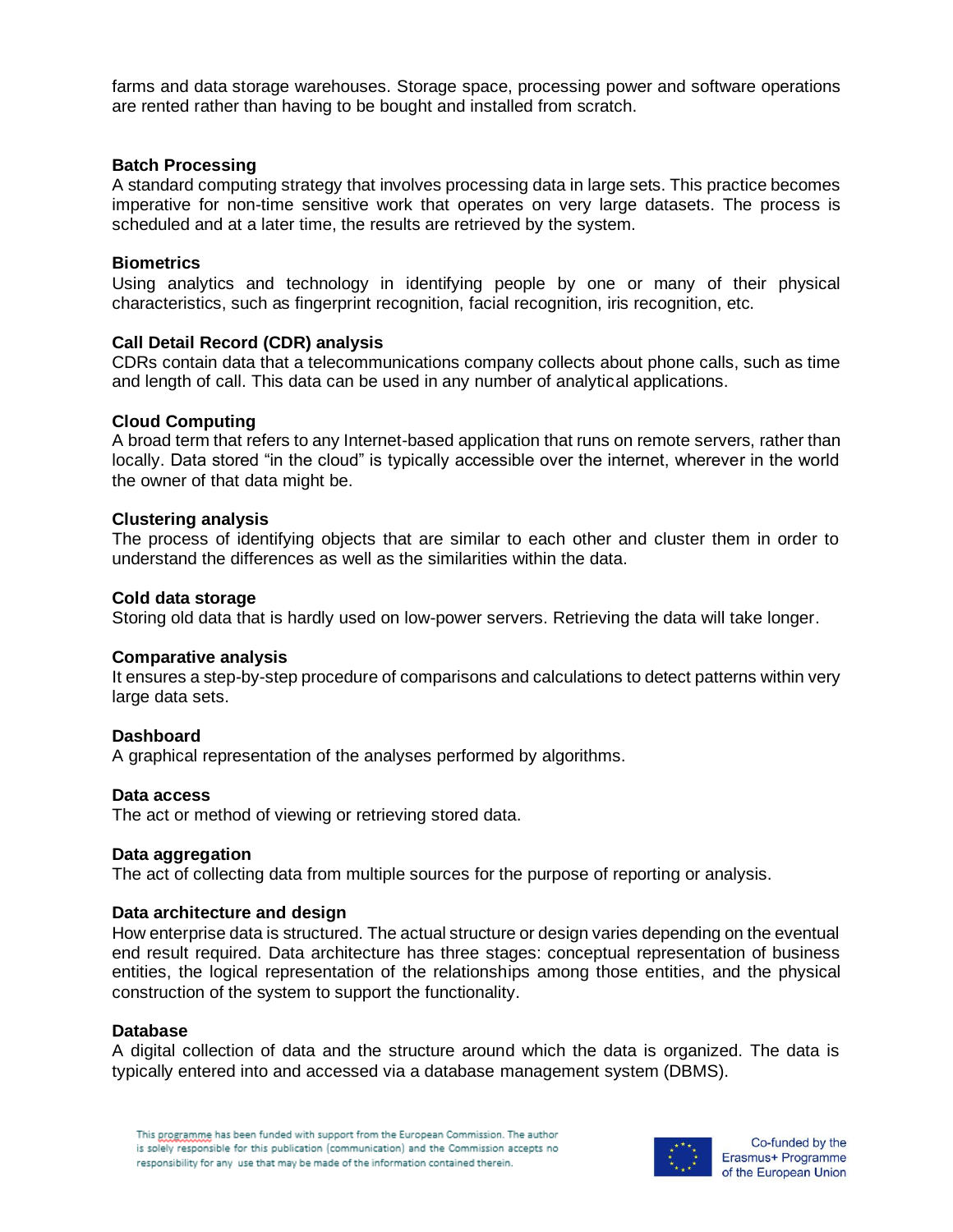## **Database administrator (DBA)**

A person, often certified, who is responsible for supporting and maintaining the integrity of the structure and content of a database.

#### **Database management system (DBMS)**

Software that collects and provides access to data in a structured format.

#### **Data center**

A physical facility that houses a large number of servers and data storage devices. Data centers might belong to a single organization or sell their services to many organizations.

#### **Data cleansing**

The process of reviewing and revising data in order to delete duplicates, correct errors and provide consistency.

#### **Data collection**

Any process that captures any type of data.

#### **Data custodian**

A person responsible for the database structure and the technical environment, including the storage of data.

#### **Data exhaust**

The data that a person creates as a byproduct of a common activity–for example, a cell call log or web search history.

#### **Data feed**

A means for a person to receive a stream of data. Examples of data feed mechanisms include RSS or Twitter.

#### **Data governance**

A set of processes or rules that ensure the integrity of the data and that data management best practices are met.

### **Data integration**

The process of combining data from different sources and presenting it in a single view.

### **Data integrity**

The measure of trust an organization has in the accuracy, completeness, timeliness, and validity of the data.

#### **Data Lake**

A storage repository that can hold a huge amount of raw data in its original format. Data Lake uses a flat architecture to store data, unlike a hierarchical data warehouse, which stores data in files or folders.

### **Data migration**

The process of moving data between different storage types or formats, or between different computer systems.

### **Data mining**

The process of deriving patterns or knowledge from large data sets. The purpose is to refine data into a more comprehensible and cohesive set of information.

This programme has been funded with support from the European Commission. The author is solely responsible for this publication (communication) and the Commission accepts no responsibility for any use that may be made of the information contained therein.



Co-funded by the Erasmus+ Programme of the European Union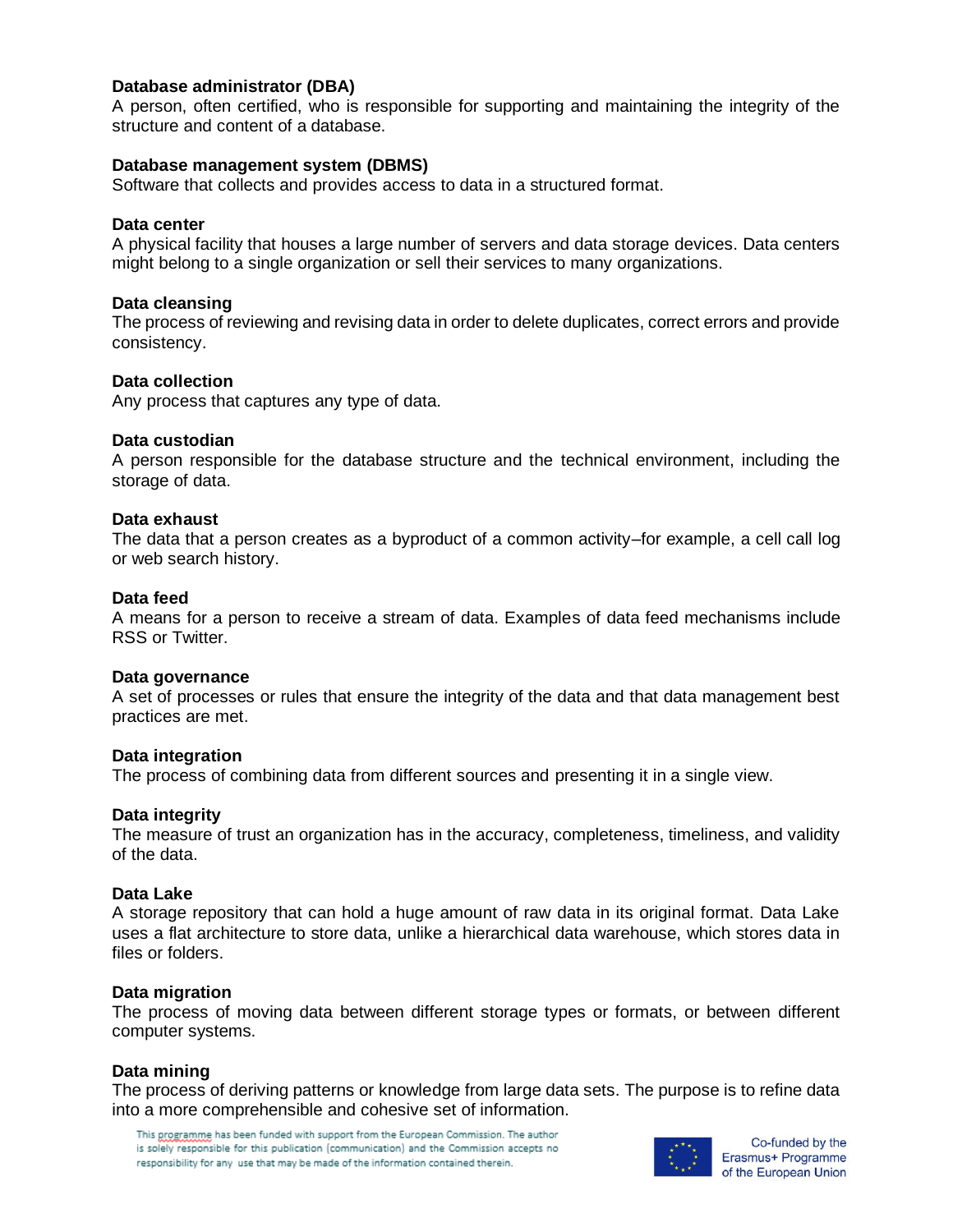## **Data model, data modeling**

A data model defines the structure of the data for the purpose of communicating between functional and technical people to show data needed for business processes, or for communicating a plan to develop how data is stored and accessed among application development team members.

### **Data point**

An individual item on a graph or a chart.

## **Data profiling**

The process of collecting statistics and information about data in an existing source.

## **Data quality**

The measure of data to determine its worthiness for decision making, planning, or operations.

## **Data replication**

The process of sharing information to ensure consistency between redundant sources.

## **Data repository**

The location of permanently stored data.

### **Data scientist**

An expert in extracting insights and value from data. Usually someone that has skills in analytics, computer science, mathematics, statistics, creativity, data visualisation and communication as well as business and strategy.

### **Data Science**

A discipline that incorporates statistics, data visualization, computer programming, data mining, machine learning, and database engineering to solve complex problems.

### **Data security**

The practice of protecting data from destruction or unauthorized access.

**Data set** A collection of data, typically in tabular form.

### **Data source**

Any provider of data–for example, a database or a data stream.

### **Data steward**

A person responsible for data stored in a data field.

### **Data structure**

A specific way of storing and organizing data.

### **Data visualization**

A visual abstraction of data designed for the purpose of deriving meaning or communicating information more effectively.

### **Data warehouse**

A place to store data for the purpose of reporting and analysis.

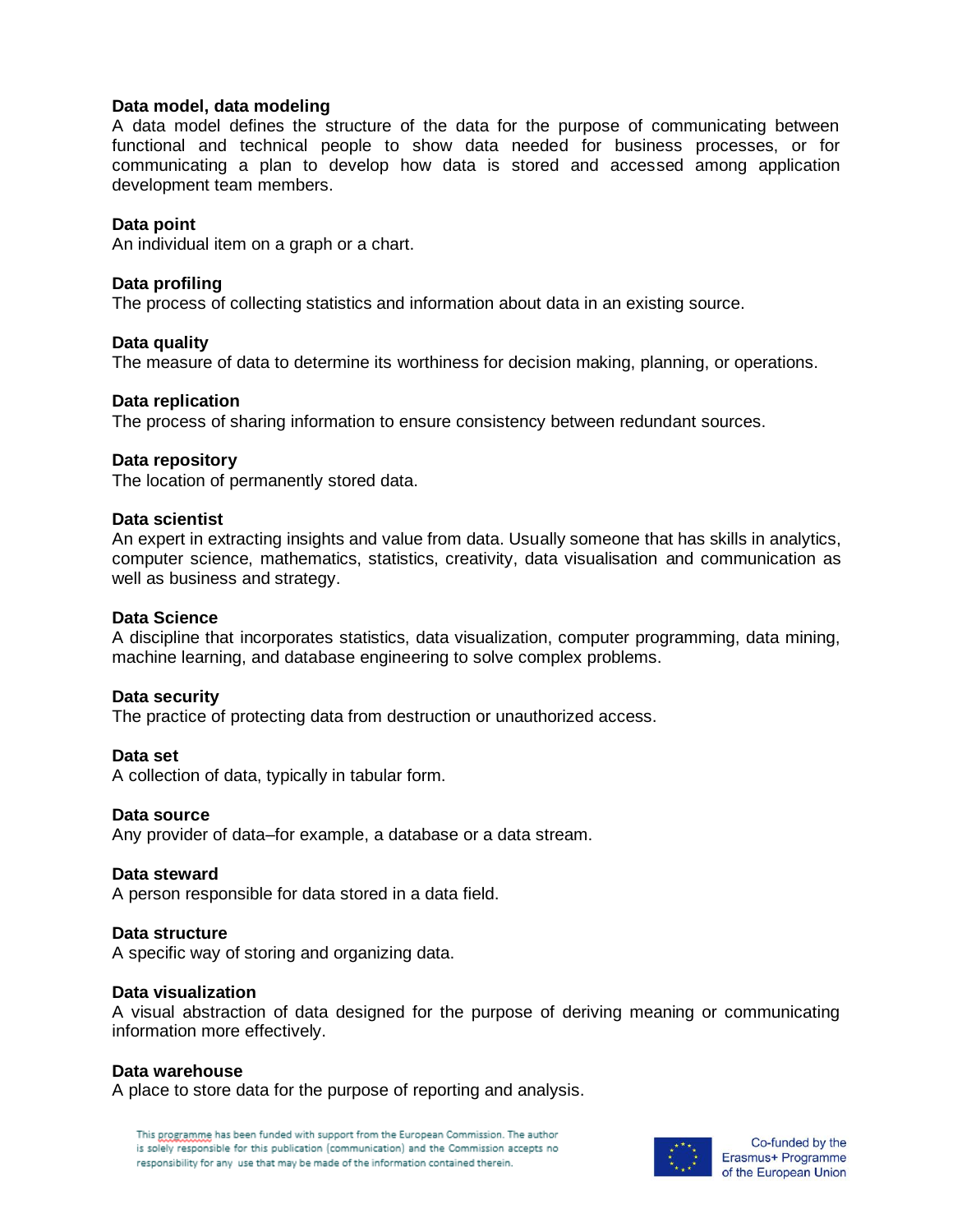## **Dark Data**

All the data that is gathered and processed by enterprises not used for any meaningful purposes. It is called dark because it is unused and unexplored. This includes social network feeds, call center logs, meeting notes, etc.

## **Distributed File System**

Data storage system designed to store large volumes of data across multiple storage devices (often cloud based commodity servers), to decrease the cost and complexity of storing large amounts of data.

### **Distributed processing**

The execution of a process across multiple computers connected by a computer network.

## **Econometrics**

The application of statistical and mathematical theories in economics for testing hypotheses and forecasting future trends. Econometrics makes use of economic models, tests them through statistical trials and then compare the results against real-life examples. It can be subdivided into two major categories: theoretical and applied.

## **Extract, transform, and load (ETL)**

A process used in data warehousing to prepare data for use in reporting or analytics. The acronym for extract, transform, and load. It refers to the process of 'extracting' raw data, 'transforming' by cleaning/enriching the data for 'fit for use' and 'loading' into the appropriate repository for the future use.

## **Exploratory analysis**

Finding patterns within data without standard procedures or methods. It is a means of discovering the data and to find the data sets main characteristics.

### **Hadoop**

Apache Hadoop is one of the most widely used software frameworks in big data. It is a collection of programs which allow storage, retrieval and analysis of very large data sets using distributed hardware (allowing the data to be spread across many smaller storage devices rather than one very large one).

### **Internet of Things**

Ordinary devices that are connected to the internet at any time anywhere via sensors that collect, analyse and transmit data to increase their usefulness.

### **Juridical Data Compliance**

In the legal terminology, the word "Compliance" refers to the act of adherence to the law of the land. In business terms, in case of any organization, compliance implies strict adherence to the laws, regulations, guidelines, and specification that are relevant to the life cycle of a business entity. Juridical data compliance is commonly used in the context of cloud-based solutions, where the data is stored in a different country or continent. Data storage in a server or data center located in a foreign country must abide by the data security laws of the nation.

### **Latency**

Any delay in a response or delivery of data from one point to another.

# **Legacy system**

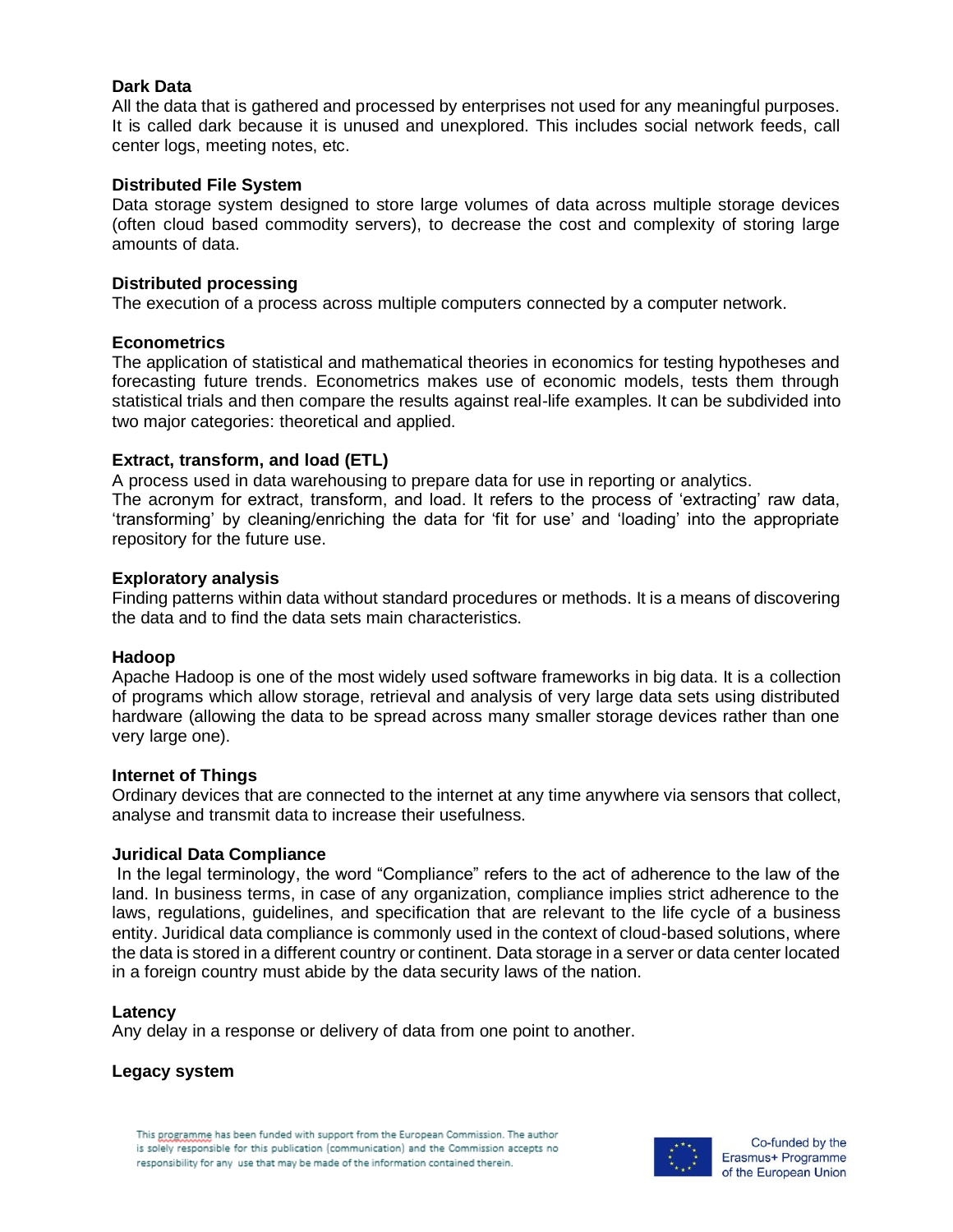Outdated computer systems, programming languages or application software that are used instead of available upgraded versions. Legacy systems are also associated with terminology or processes that are no longer applicable to current contexts or content, thus creating confusion.

### **Load balancing**

The process of distributing workload across a computer network or computer cluster to optimize performance.

### **Location analytics**

Location analytics brings mapping and map-driven analytics to enterprise business systems and data warehouses. It allows you to associate geospatial information with datasets.

### **Location data**

Data that describes a geographic location.

## **Log file**

A log file is defined as a file that maintains a registry of events, processes, messages, and communication between various communicating software applications and the operating system. Log files are present in the executable software, operating systems, and programs whereby all the messages and process details are recorded.

### **Machine-generated data**

Any data that is automatically created from a computer process, application, or other non-human source.

## **Machine learning**

The use of algorithms to allow a computer to analyze data for the purpose of "learning" what action to take when a specific pattern or event occurs.

### **MapReduce**

The software procedure of breaking up an analysis into pieces that can be distributed across different computers in different locations. It first distributes the analysis (map) and then collects the results back into one report (reduce). Several companies including Google and Apache (as part of its Hadoop framework) provide MapReduce tools.

### **Mashup**

The method of merging different datasets into a single application to improve output. For instance, combining job listings with demographic data.

### **Metadata**

The data that serves to provide context or additional information about other data. For example, information about the title, subject, author, typeface, enhancements, and size of the data file of a document constitute metadata about that document. It may also describe the conditions under which the data stored in a database was acquired, its accuracy, date, time, a method of compilation and processing, etc.

### **Natural Language Processing**

Software algorithms designed to allow computers to more accurately understand everyday human speech, allowing us to interact more naturally and efficiently with them.

### **NoSQL**

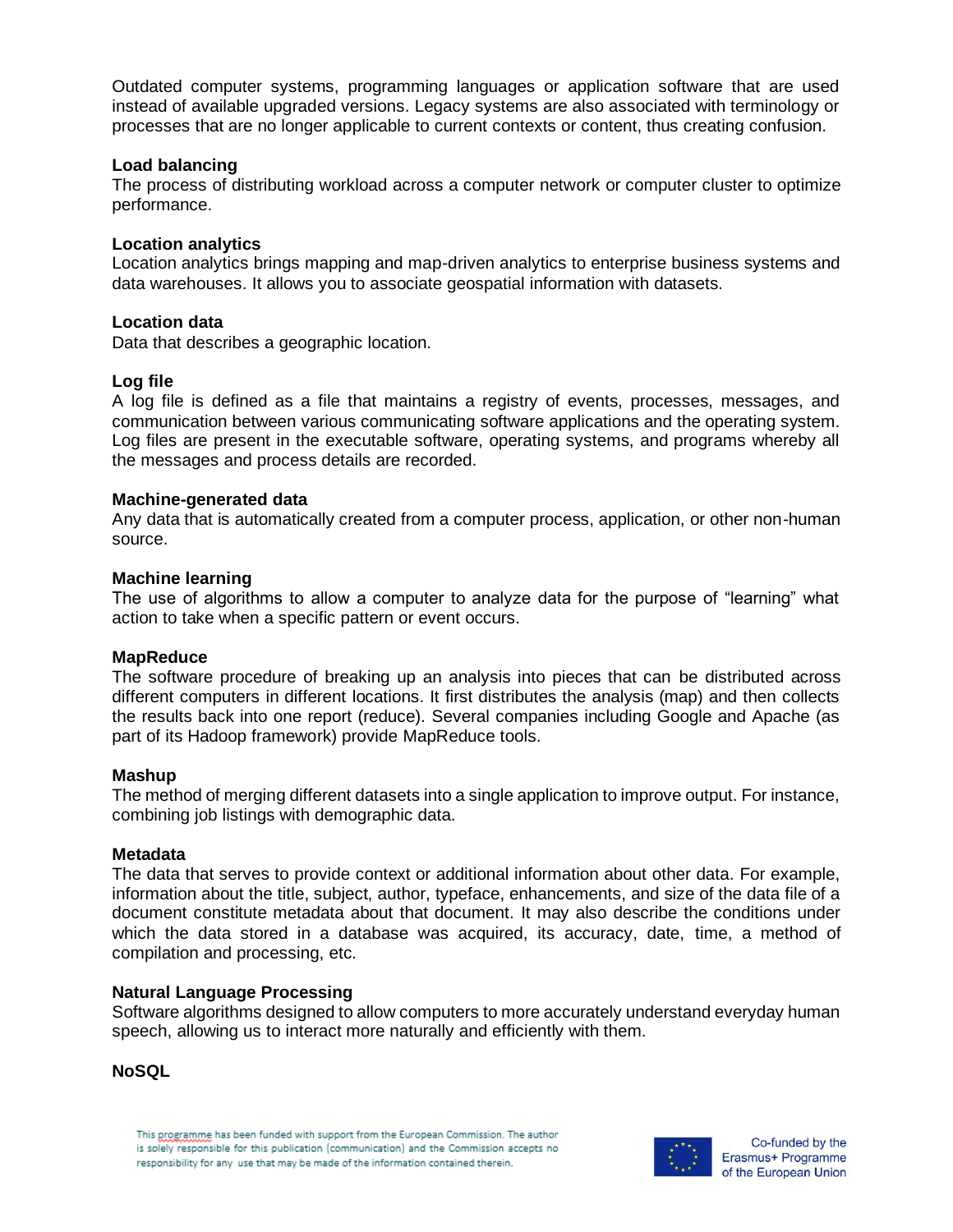Database management systems that do not (or not only) use relational tables generally used in traditional database systems. It refers to data storage and retrieval systems that are designed for handling large volumes of data but without tabular categorisation (or schemas).

## **Object Databases**

They store data in the form of objects, as used by object-oriented programming. They are different from relational or graph databases and most of them offer a query language that allows object to be found with a declarative programming approach.

## **Operational Databases**

Operational Databases carry out regular operations of an organization and are generally very important to a business. They generally use online transaction processing that allows them to enter, collect and retrieve specific information about the company

## **Parse**

The division of data, such as a string, into smaller parts for analysis.

## **Predictive analytics**

Using statistical functions on one or more datasets to predict trends or future events.

# **Public data**

Public information or data sets that were created with public funding.

## **Query**

A request for data or information from a database table or combination of tables. This data may be generated as results returned by Structured Query Language (SQL) or as pictorials, graphs, or complex results, e.g., trend analyses from data-mining tools. SQL is the most well-known and widely-used query language.

# **R**

A popular open source software environment used for analytics. R provides a wide variety of statistical (linear and nonlinear modelling, classical statistical tests, time-series analysis, classification, clustering, …) and graphical techniques, and is highly extensible.

### **Real-time data**

Data that is created, processed, stored, analysed and visualized within milliseconds

# **Recommendation engine**

An algorithm that analyzes a customer's purchases and actions on an e-commerce site and then uses that data to recommend complementary products.

### **Reference data**

Data that describes an object and its properties. The object may be physical or virtual.

### **Root-cause analysis**

The process of determining the main cause of an event or problem.

# **Scalability**

The ability of a system or process to maintain acceptable performance levels as workload or scope increases.

# **Schema**

The structure that defines the organization of data in a database system.

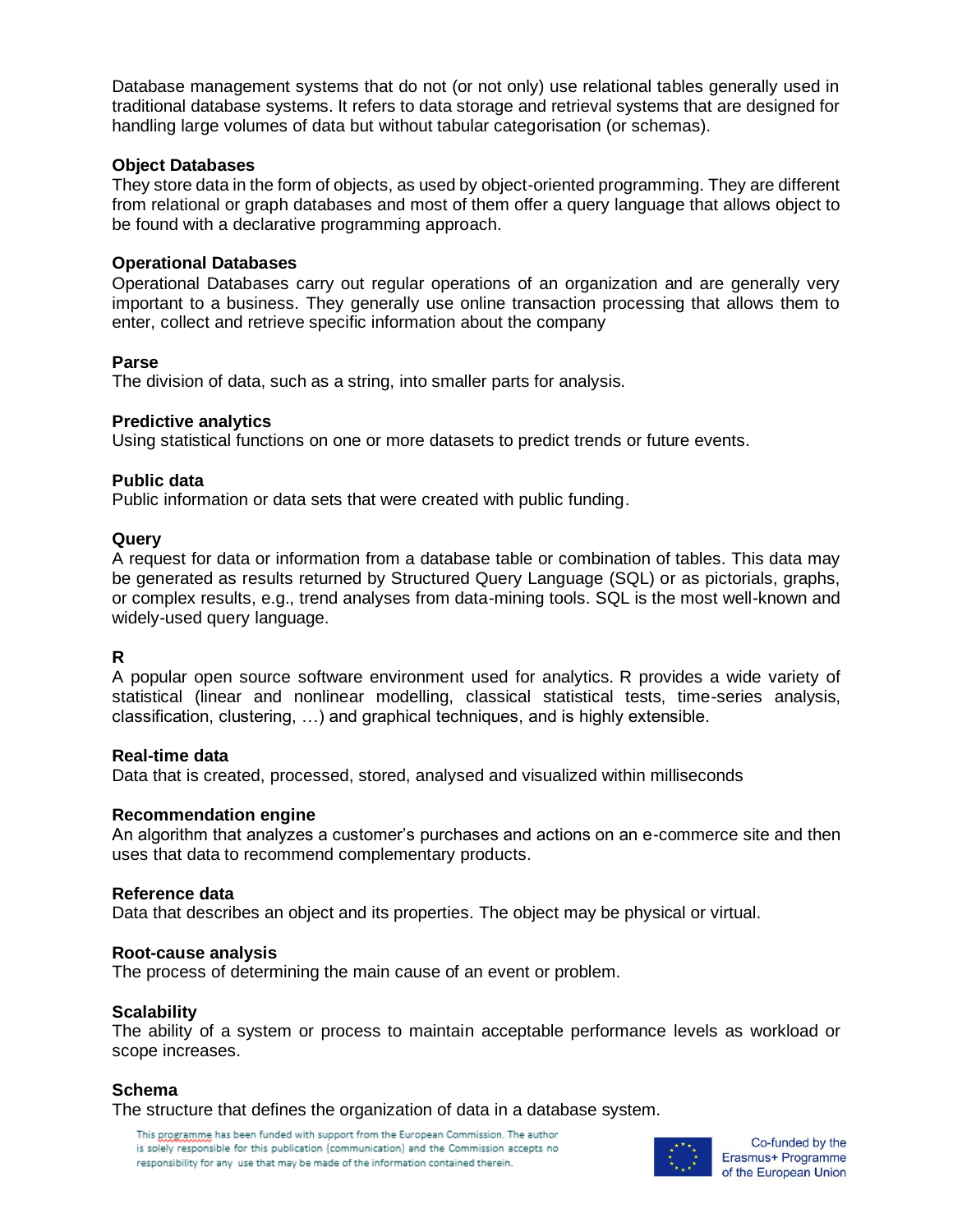# **Search data**

Aggregated data about search terms used over time.

### **Semi-structured data**

Data that is not structured by a formal data model, but provides other means of describing the data and hierarchies.

### **Sentiment analysis**

The application of statistical functions on comments people make on the web and through social networks to determine how they feel about a product or company.

## **Server**

A physical or virtual computer that serves requests for a software application and delivers those requests over a network.

## **Software-As-A-Service (SAAS)**

The growing tendency of software producers to provide their programs over the cloud – meaning users pay for the time they spend using it (or the amount of data they access) rather than buying software outright.

## **Spatial Analysis**

It refers to analyzing spatial data such geographic data or topological data to identify and understand patterns and regularities within data distributed in geographic space.

**Structured v Unstructured Data:** Structured data is anything than can be put into a table and organized in such a way that it relates to other data in the same table. Unstructured data is everything that can't – email messages, social media posts and recorded human speech, for example.

# **Storage**

Any means of storing data persistently.

### **Structured Query Language (SQL)**

A programming language designed specifically to manage and retrieve data from a relational database system.

# **Tag**

A tag is a piece of information that describes the data or content that it is assigned to. Tags are nonhierarchical keywords used for Internet bookmarks, digital images, videos, files and so on.

### **Taxonomy**

Taxonomy refers to the classification of data according to a pre-determined system with the resulting catalog. It provides a conceptual framework for easy access and retrieval.

### **Text analytics**

The application of statistical, linguistic, and machine learning techniques on text-based sources to derive meaning or insight.

### **Transactional data**

Data that changes unpredictably. Examples include accounts payable and receivable data, or data about product shipments.